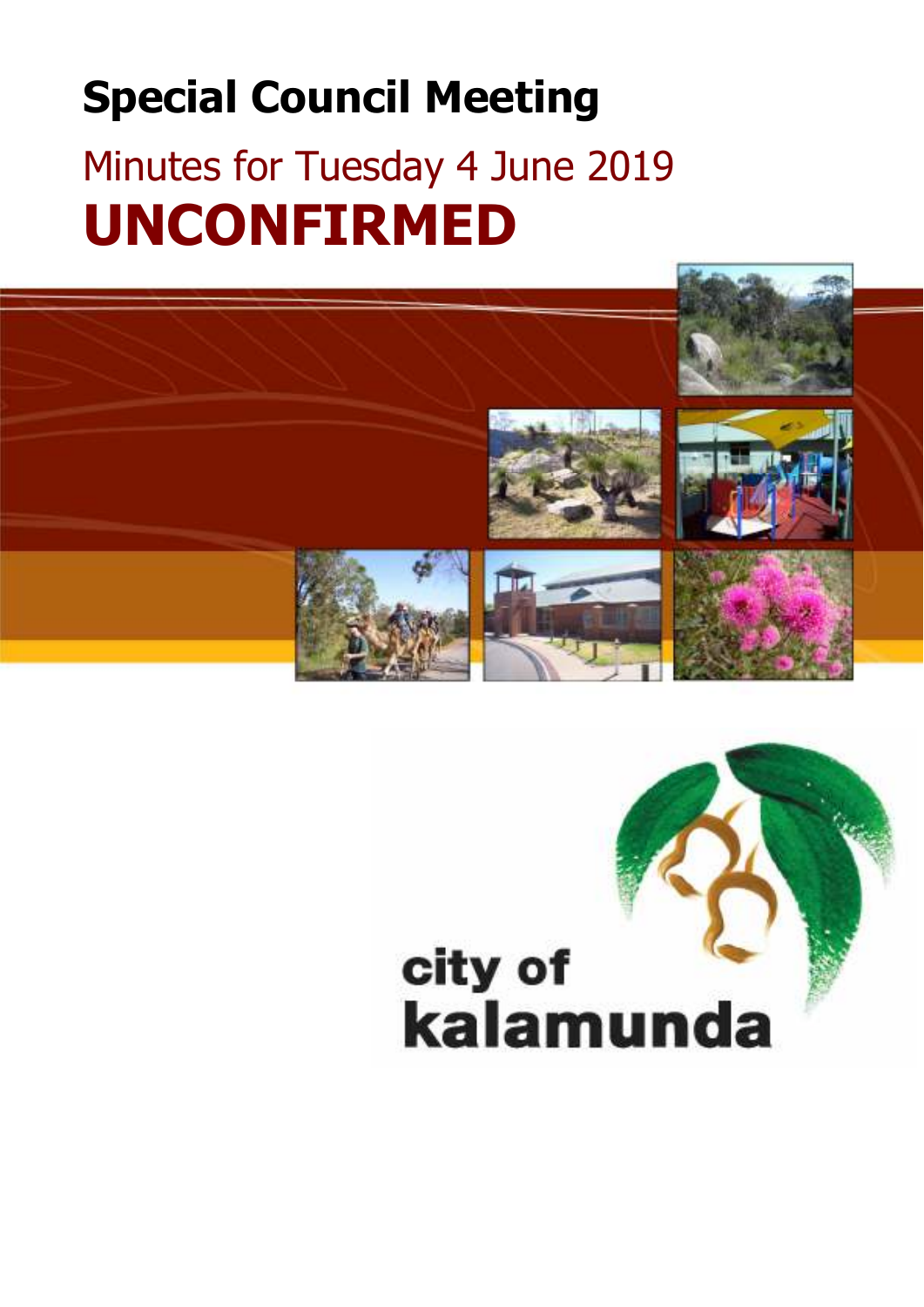# **INDEX**

|    | 2. Attendance, Apologies and Leave of Absence Previously Approved  3             |  |
|----|----------------------------------------------------------------------------------|--|
|    |                                                                                  |  |
|    |                                                                                  |  |
|    |                                                                                  |  |
|    |                                                                                  |  |
| 7. |                                                                                  |  |
|    |                                                                                  |  |
|    |                                                                                  |  |
|    | 8.1.1. Review of Forrestfield High Wycombe Stage 1 Industrial Area Development 5 |  |
|    |                                                                                  |  |
|    |                                                                                  |  |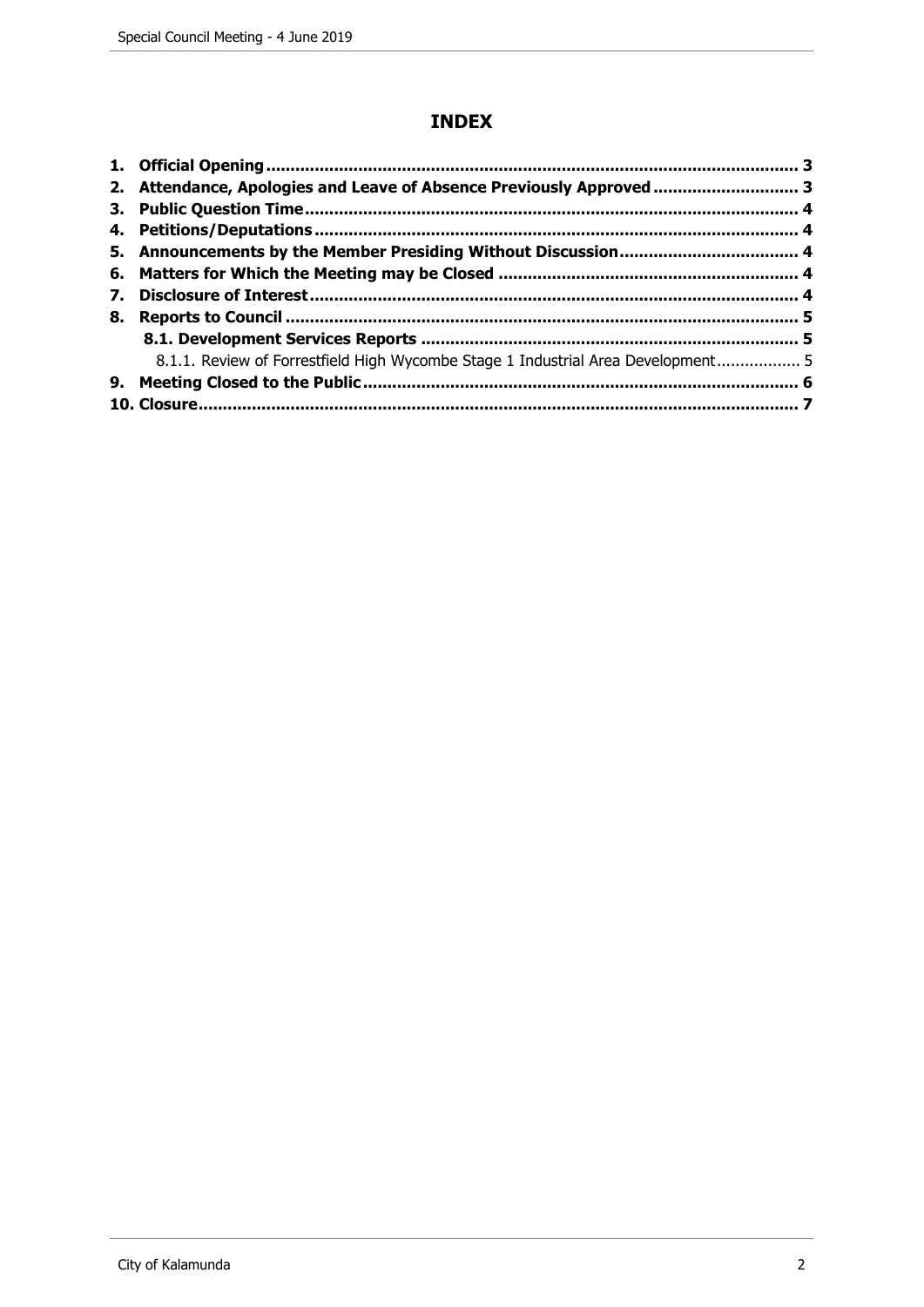# **1. Official Opening**

The Presiding Member opened the meeting at 7.00pm and welcomed Councillors, Staff and Members of the Public Gallery.

### **2. Attendance, Apologies and Leave of Absence Previously Approved**

# **Councillors**

**South East Ward**  John Giardina - (Mayor) (Presiding Member) Michael Fernie Geoff Stallard **South West Ward** Lesley Boyd Allan Morton **North West Ward** Sara Lohmeyer Dylan O'Connor **North Ward**

Cameron Blair Kathy Ritchie Margaret Thomas

## **Members of Staff**

**Chief Executive Officer** Rhonda Hardy **Executive Team** Jamie Patterson - Acting Director Corporate Services Brett Jackson - Director Asset Services

Peter Varelis - Director Development Services Simon Di Rosso - General Counsel & Executive Advisor **Management Team** Andrew Fowler-Tutt - Manager Approval Services **Administration Support**

Donna McPherson - Executive Assistant to the CEO

**Members of the Public** 3

**Members of the Press** Nil.

#### **Apologies**

Cr Brooke O'Donnell Gary Ticehurst - Director Corporate Services

**Leave of Absence Previously Approved** Cr David Almond – Leave of Absence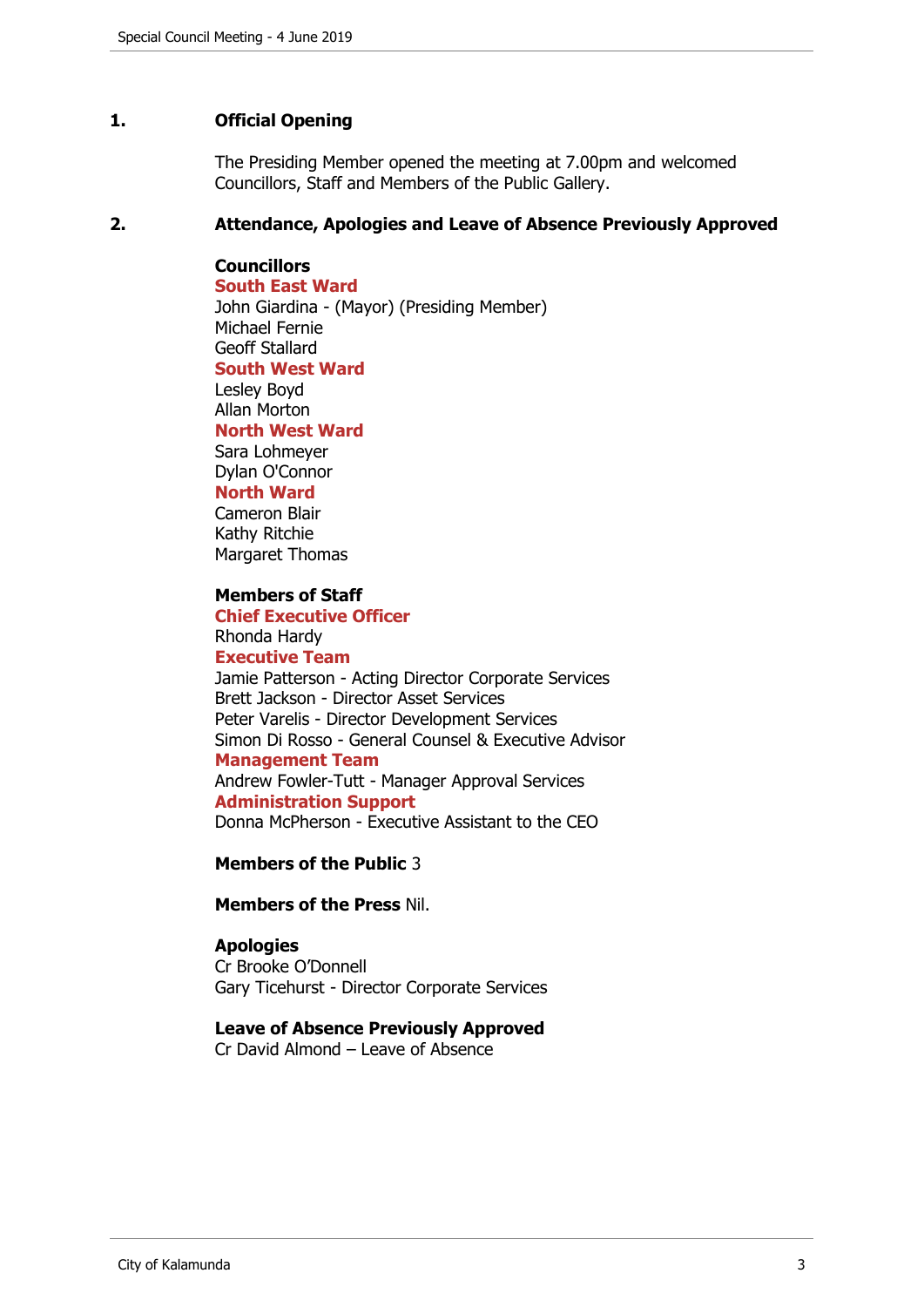# **3. Public Question Time**

A period of not less than 15 minutes is provided to allow questions from the gallery on matters relating to the functions of this meeting. For the purposes of Minuting, these questions and answers will be summarised.

3.1 Nil.

# **4. Petitions/Deputations**

4.1 A deputation was presented by Mr Peter Coxon regarding 8.1.1 Review of Forrestfield High Wycombe Stage 1 Industrial Area Development.

### **5. Announcements by the Member Presiding Without Discussion**

5.1 Nil.

### **6. Matters for Which the Meeting may be Closed**

6.1 Item 8.1.1. Review of Forrestfield High Wycombe Stage 1 Industrial Area Development

> Reason for Confidentiality: Local Government Act 1995 (WA) Section 5.23 (2) (c) - "a contract entered into, or which may be entered into, by the local government and which relates to a matter to be discussed at the meeting."

Reason for Confidentiality: Local Government Act 1995 (WA) Section 5.23 (2) (d) -"legal advice obtained, or which may be obtained, by the local government which relates to a matter to be discussed."

Reason for Confidentiality: Local Government Act 1995 (WA) Section 5.23 (2) (e) -"matter that if disclosed, would reveal - (i) a trade secret; (ii) information that has a commercial value to a person; or (iii) information about the business, professional, commercial or financial affairs of a person; - where the trade secret or information is held by, or is about a person other than the local government"

### **7. Disclosure of Interest**

#### **7.1. Disclosure of Financial and Proximity Interests**

- a. Members must disclose the nature of their interest in matter to be discussed at the meeting. (Section 5.56 of the Local Government Act 1995.)
- b. Employees must disclose the nature of their interest in reports or advice when giving the report or advice to the meeting. (Section 5.70 of the Local Government Act 1995.)
- 7.1.1 Nil.

## **7.2. Disclosure of Interest Affecting Impartiality**

- a. Members and staff must disclose their interest in matters to be discussed at the meeting in respect of which the member or employee had given or will give advice.
- 7.2.1 Nil.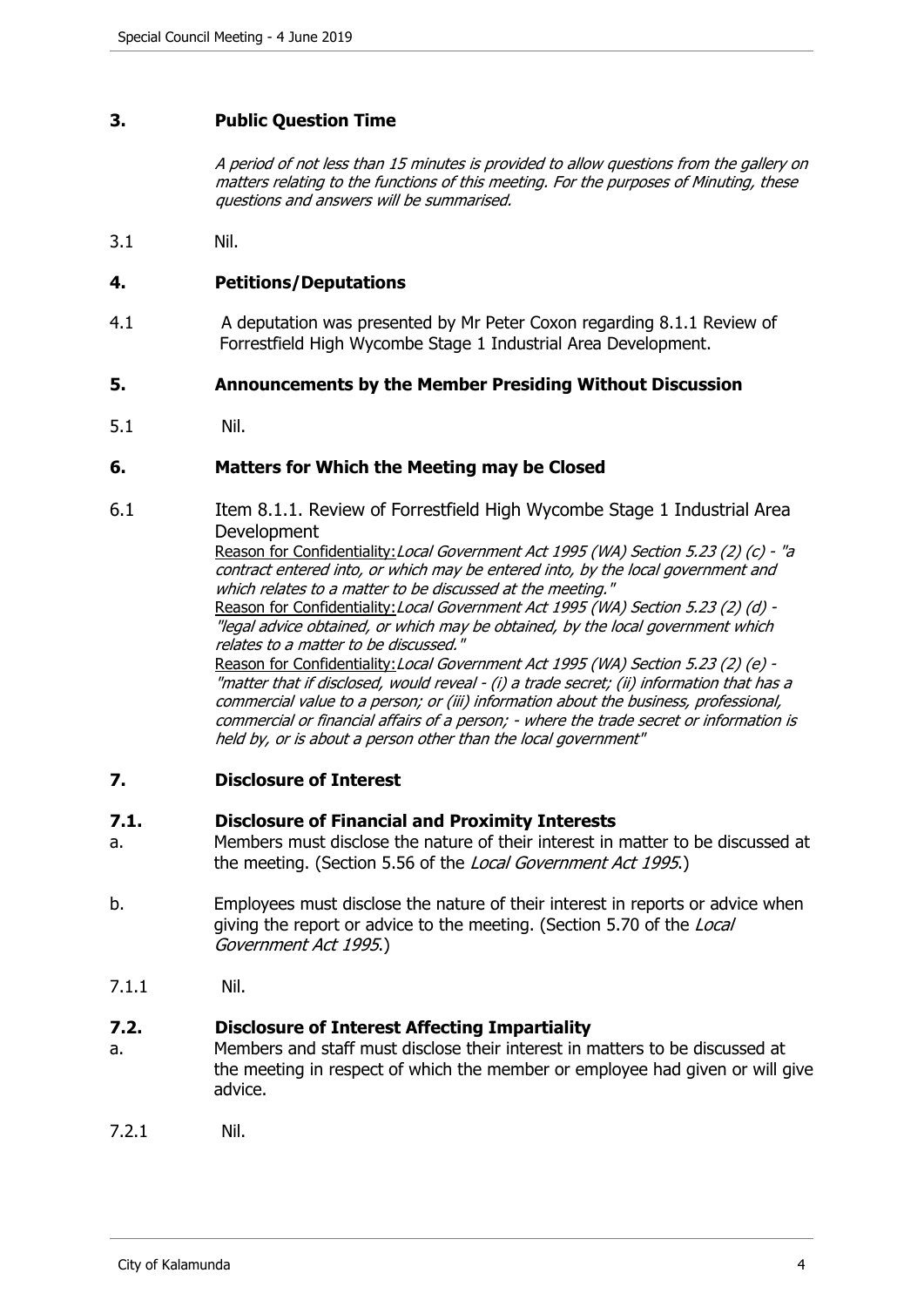# **8. Reports to Council**

#### **8.1. Development Services Reports**

# **8.1.1. Review of Forrestfield High Wycombe Stage 1 Industrial Area Development**

Reason for Confidentiality: Local Government Act 1995 (WA) Section 5.23 (2) (c) - "a contract entered into, or which may be entered into, by the local government and which relates to a matter to be discussed at the meeting."

Reason for Confidentiality: Local Government Act 1995 (WA) Section 5.23 (2) (d) -"legal advice obtained, or which may be obtained, by the local government which relates to a matter to be discussed."

Reason for Confidentiality: Local Government Act 1995 (WA) Section 5.23 (2) (e) -"matter that if disclosed, would reveal - (i) a trade secret; (ii) information that has a commercial value to a person; or (iii) information about the business, professional, commercial or financial affairs of a person; - where the trade secret or information is held by, or is about a person other than the local government"

#### **Declaration of financial / conflict of interests to be recorded prior to dealing with each item.**

| Previous Items                                                              | SCM 62/2015, OCM 198/2016, OCM<br>185/2017, OCM 30/2018, SCM 230/2018                                                                                                                                |
|-----------------------------------------------------------------------------|------------------------------------------------------------------------------------------------------------------------------------------------------------------------------------------------------|
| Directorate<br><b>Business Unit</b><br>File Reference<br>Applicant<br>Owner | <b>Development Services</b><br>Strategic Planning<br><b>PG-STU-028</b><br>City of Kalamunda<br>Coxon Group of Companies (Carrooda Pty<br>Ltd and Sansom Nominees Pty Ltd), MEM<br>Properties Pty Ltd |
| Attachments                                                                 | Nil                                                                                                                                                                                                  |

#### RESOLVED SCM 127/2019

That the City of Kalamunda defer Item 8.1.1 Review of Forrestfield High Wycombe Stage 1 Industrial Area Development until Tuesday 30 July 2019 to seek further advice and give further consideration to the matter.

- Moved: **Cr Dylan O'Connor**
- Seconded: **Cr Sara Lohmeyer**
- Vote: **CARRIED UNANIMOUSLY (10/0)**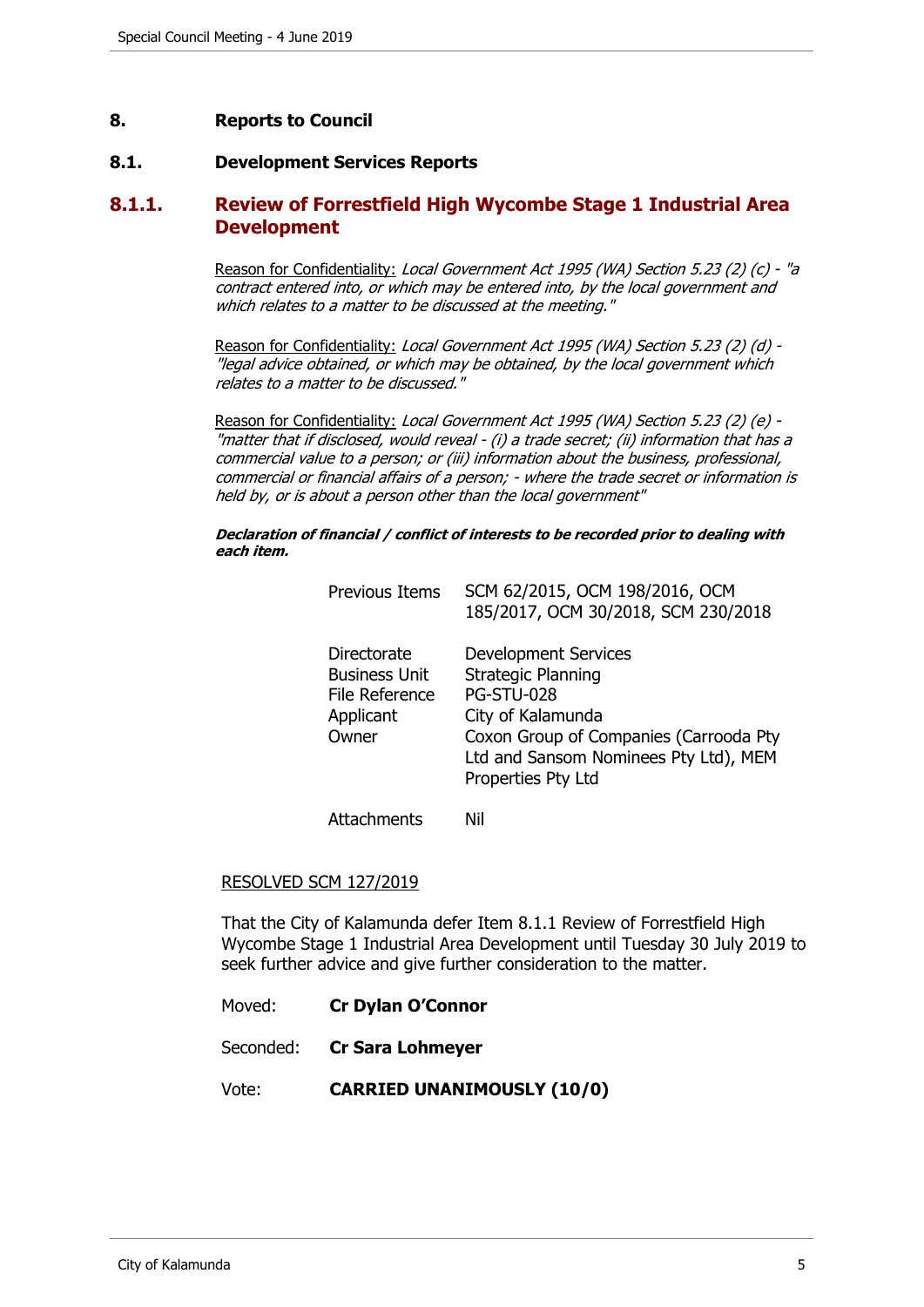# **9. Meeting Closed to the Public**

### 9.1 RESOLVED SCM 124/2019

 That the meeting close to the public for consideration of Confidential Item 8.1.1 Review of Forrestfield High Wycombe Stage 1 Industrial Area Development.

| Moved: | <b>Cr Margaret Thomas</b> |
|--------|---------------------------|
|        |                           |

Seconded: **Cr Cameron Blair**

Vote: **CARRIED UNANIMOUSLY (10/0)** 

The meeting closed to the public at 7.05pm.

#### 9.2 RESOLVED SCM 125/2019

 That the meeting open to the public to allow a deputation by Mr Peter Coxon to be heard in relation to Confidential Item 8.1.1 Review of Forrestfield High Wycombe Stage 1 Industrial Area Development.

Moved: **Cr Dylan O'Connor**

Seconded: **Cr Sarah Lohmeyer**

Vote: **CARRIED UNANIMOUSLY (10/0)** 

 The meeting opened to the public at 7.07pm. Three members of the public were in attendance.

#### 9.3 RESOLVED SCM 126/2019

 That the meeting close to the public for consideration of Confidential Item 8.1.1 Review of Forrestfield High Wycombe Stage 1 Industrial Area Development.

| <b>Cr Alan Morton</b> |
|-----------------------|
|                       |

Seconded: **Cr Lesley Boyd**

Vote: **CARRIED UNANIMOUSLY (10/0)** 

 The meeting closed to the public at 7.20pm. All members of the public gallery left the Council Chambers.